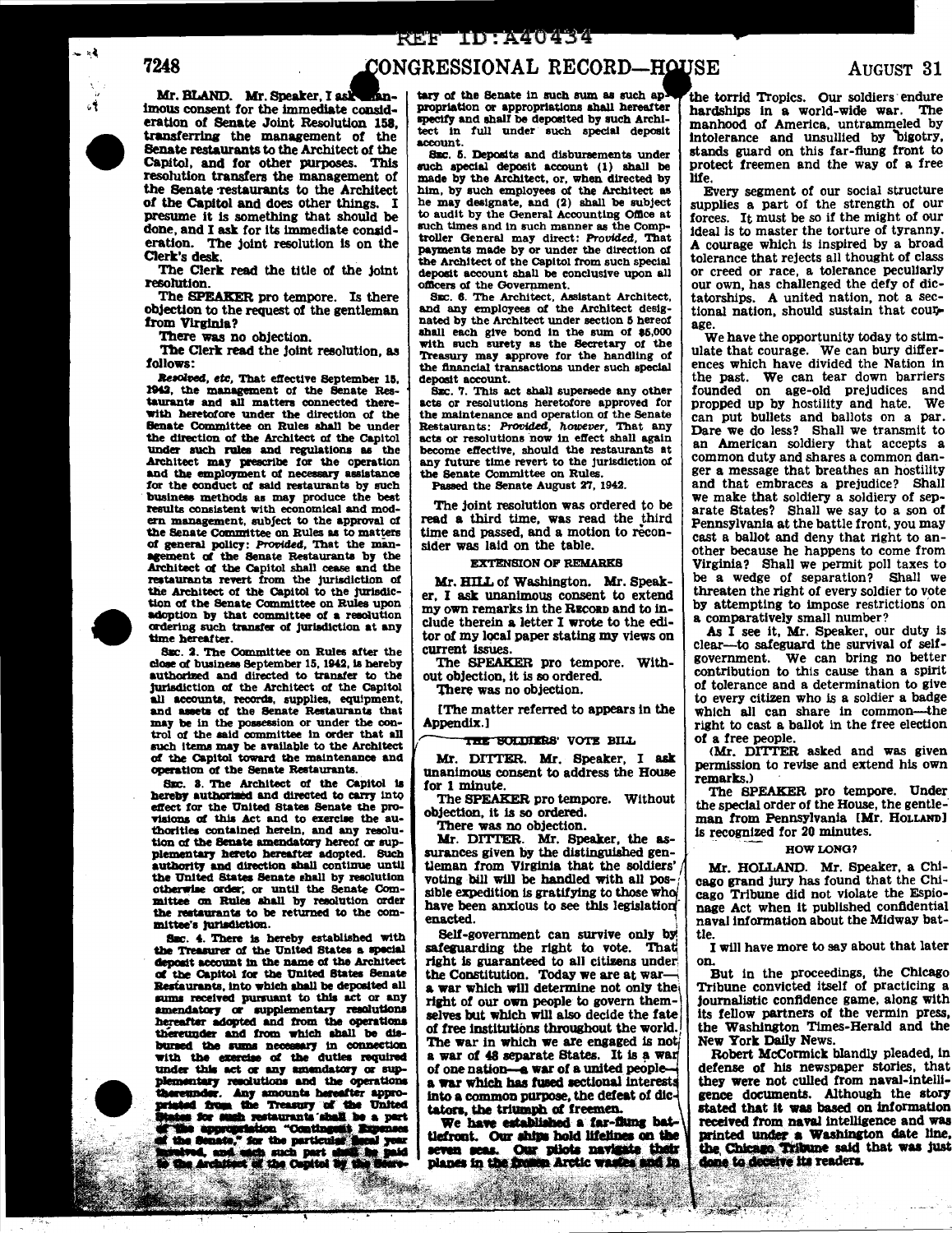i  $\boldsymbol{X}$ !

 $\bigodot$ 

# 1942 .CONGRESSIONAL RECORD-HOUSE

are very quick with the The Pattersons and the

said that the fakery practiced by the Chi-<br>cago Tribune was "common practice and cago Tribune was "common practice and by Joe Patterson, Robert McCormick, and newspapermen all over the United States | Eleanor Patterson through the Chicago newspapermen all over the United States | Eleanor Patterson through the Chicago follow it." Tribune, the New York Daily News, and

McCormick has his countries mixed up.<br>He is thinking of the land of the Nazis

The American press has rightfully re- already revealed by the traitorous trium-<br>sented this assault on its integrity. Hon- virate the New York Daily News, the est editors everywhere have protested against being tarred with the brush of against being tarred with the brush of cago Tribune-which the Japs would Patterson-McCormick journalism. Real  $\sigma$  riadly sacrifice a battleship to learn.

son papers screamed bloody murder that them for failing to use all the facts in they were being persecuted when the connection with the Chicago Tribune and Government began its investigation of its publisher's treasonable conduct so the Midway battle story. They were that a true bill might be voted.<br>
being framed, they squealed, that dicta-<br>
The governmental departments made being framed, they squealed, that dicta- The governmental departments made tor-Roosevelt-was sending them to a  $\mu$ -right choice. It is better to let tor-Roosevelt-was sending them to a the right choice. It is better to let concentration camp any minute. De-<br>Robert McCormick and his associates es-

That was the wail of the Chicago Tri- out cause or warning. bune, the Washington Times-Herald, and  $\begin{bmatrix} 0 & 0 & 0 \\ 0 & \text{But some where there is a weakness in} \\ 0 & \text{but some different terms if we lack price-} \end{bmatrix}$ 

I can just picture their friend, Hitler, tion against the repeated disclosure of with whom they so love to compare our military information by the vermin press President, to the latter's disadvantage, taking a case to the grand jury and letthe grand Jury and  $let$  Three days before Pearl Harbor these ting the potential defendents testify be-  $\frac{1}{12}$  is ckals of journalism secured and pub-

gave military information to his coun- the Chief of Naval Operations and the try's enemies in this war, would not live Chief of Staff of the Army.<br>to see the next sunrise. Secretary Stimson then the

and the grand Jury found that the Trib-<br>indictment was returned.<br> $\begin{array}{c|c}\n\hline\n\text{Hence had violated no law—and no bill of }\n\end{array}\n\quad\n\begin{array}{c}\n\hline\n\text{the said:}\n\end{array}\n\quad\n\begin{array}{c}\n\hline\n\text{Hence has a rule of the two points, which is the same as a point of the points.}\n\end{array}\n\quad\n\begin{array}{c}\n\hline\n\text{Hence has a point of the points.}\n\end{array}\n\quad\n\begin{array}{c$ 

the military branches of the Government<br>wanted a true bill returned?

racy in a democratic way, Mr. Speaker.<br>We are preserving our ancient liberties chief evil of their publication is the revelation<br>at home while we fight to safeguard them<br>that there should be among us any group of

trial, Mr. Speaker. A public trial means Government that they should be willing to trial, Mr. Speaker. A public trial means  $\begin{array}{|l|l|}\n\hline\n\end{array}$  Government that they should<br>public testimony. And public testimony take and publish such papers.<br>in a court of law, with skilled counsel Secretary Stimson s representing the defendants, means that  $\left| \right.$  ber 5, 1941. military secrets, however vital. must be on December 5, 1941, Robert McCorrevealed if they are relevant to the de-<br>fense of those accused.

finition of those accused.<br>It is public knowledge that the Tribunce  $\begin{array}{|l|l|} \hline \end{array}$  the Secretary of War, Mr. Stimson. It is public knowledge that the Tribune  $\vert$  Nine months have passed and they story, published also in the New York have been 9 months of war story, published also in the New York have been 9 months of war.<br>Daily News and the Washington Times-<br>We have been attacked and we are be-Herald, tipped off the Japanese high ginning to strike back. command that somehow our Navy had  $\vert$  How long are we going to be stabbed secured and broken the secret code of in the back at home while our brave<br>the Japanese Navy.

to know your enemy's plans through your Today, August 31, 1942, the Chicago

The Pattersons and the McCornecks ... Through  $\frac{\text{PE-Entimning And} \text{And} \text{Case}}{\text{miseu}}$  are very quick with the word "liar." misuse of freedom of the press, by the ... They even use it to describe them- Tribune, our side had been d

He | American boys will die, Mr. Speaker,<br>Chi- | because of the help furnished our enemies Tribune, the New York Daily News, and the Washington Times-Herald.

He is thinking of the land of the Nazis I have this thought, Mr. Speaker: Is where Dr. Goebbels cooks up the news to it not possible that when our naval offisuit the needs of Nazi propaganda with-<br>  $\begin{array}{|l|l|}\n\hline\n\text{cers} \text{ and our legal officers sat down to} \\
\text{out any regard for the truth whatsoever.}\n\end{array}$ It any regard for the truth whatsoever. work out their case against the Tribune,  $\frac{1}{1}$  is just another case illustrating the  $\frac{1}{1}$  it became plain to them that the trial of It is just another case illustrating the it became plain to them that the trial of close parallel between the Nazi mind and  $\vert$  the case would reveal, of necessity, how close parallel between the Nazi mind and  $\vert$  the case would reveal, of necessity, how the inner workings of McCormick and his  $\vert$  that code came into our possession and the inner workings of McCormick and his that code came into our possession and cousins the Pattersons. usins the Pattersons.<br>The American press has rightfully re-<br>already revealed by the traitorous triumvirate, the New York Daily News, the Washington Times-Herald, and the Chigladly sacrifice a battleship to learn.<br>If that was the reasoning of the Gov-

newspapers do not fake stories.<br>
Mr. Speaker, the McCormick-Patter-<br>
ernment departments, I do not blame connection with the Chicago Tribune and

mocracy was sidead; freedom of the press<br>was cape than to cost us a chance for further<br>was dead; tyranny was enthroned—and<br>justice had become a mockery.<br>erolls scoundrels who attacked us witherous scoundrels who attacked us with-

the New York Daily News-<br>I can just picture their friend, Hitler, if  $\frac{1}{2}$  our wartime structure if we lack protecmilitary information by the vermin press of the Pattersons and McCormicks.

ting the potential defendents testify be-<br>fore that grand jury.<br>Itshed our master plan of war delivered Forthat grand jury.<br> **Any German who, however innocently, is to the President under the signature of** to the President under the signature of

to see the next sunrise.<br>But, this case went to the grand jury, secretary Stimson then told the coun-<br>and the grand jury found that the Trib-<br>ethics of McCormick and the Pettersons

indictment was returned.  $\begin{array}{c} \text{But, I wonder, Mr. Speaker, whether } \end{array}$  while their publication will doubtless be of

wanted a true bill returned? In 2 days' time our enemies in war- We are fighting this war for democ- and a possible source of Impairment and em- racy in a democratic way, Mr. Speaker. barrassment to our national defense, the at home while we fight to safeguard them persons so lacking in appreciation of the against our enemies. against our enemies.<br>
A bill of indictment means a public wanting in loyalty and patriotism to their

Secretary Stimson said that on Decem-

the Japanese Navy.<br>That is a priceless advantage in war-<br>to know your enemy's plans through your<br>Today. August 31, 1942, the Chicago

knowledge of his code. The Tribune, the Washington Times-Herald, Three days after the Tribune story was and the New York Daily News, their pub-<br>published, the Japs changed their code. Itshers and those who follow their unlishers and those who follow their un- $\frac{1}{2}$ 

**American leadership, stand indicted be-**<br>fore the bar of public opinion, and history will record that the publication of information of advantage to the enemies of America by the Chicago Tribune, the New York Daily News, and the Washington Times-Herald has immeasurably helped the enemies of our country.

Mr. SCOTT. Will the gentleman yield?

Mr. HOLLAND. I yield to the gentle- man from Pennsylvania.

Mr. SCOTT. Does the gentleman have any concrete suggestion to make? I was impressed by the fact that the gentleman has criticized as Un-American certain great American newspapers. Does he have any concrete suggestion to offer wherein these newspapers have specifically given aid and comfort to Hitler, and particularly why does he say that these newspapers are friends of Hitler? I do not know Colonel McCormick and I hold no brief for him. He may be all that the gentleman says. But has the gentleman any proof that Colonel Mc-Cormick is a friend of Hitler's?

Mr. HOLLAND. Yes. All you have to do is read the editorials of the Chicago Tribune and compare them with the editorials-and I will be glad to show them to the gentleman from Pennsylvaniaappearing in the French papers and the Austrian papers before Hitler conquered those countries. I have no interest in Colonel McCormick. I do not even know the gentleman. I do not know the Pattersons. All I ask them to do is to be Americans, to preach patriotism in the country in order to unite the country to stand behind our great Commander in<br>Chief in this great peril, and to protect our boys who are on our battle fronts fighting for the rights you and I have today on the floor of this House.

Mr. SCOTT. If the gentleman has that proof, the proper service to the American people would be to waive his congresa court of law, so that it can be properly established, because if Colonel McCormick is a friend of Hitler I want to know about it, I am sure the gentleman wants to know about it, and I am sure the country wants to know about it, but I think the proper place and the proper f01um to decide such matters is the forum where the defendant has an opportunity to be heard and to answer.

Mr. HOLLAND. I will answer the gentleman from Pennsylvania, and after that I will not yield any more. I have stated in one of my talks and read the editorials appearing in the McCormick-Patterson papers; they show them consciously or unconsciously to be a friend of Hitler. When a man's hate becomes so great that he hates a certain individual and loses all reasoning power, which I believe the Pattersons and Colonel Mc-Cormick have, they strike at our President, thereby aiding Hitler.

In using the floor of this House to expose to public light Issues endangering our war effort, I am only doing what I was elected to do. The McCormick-Patterson papers do not give the administration side in any of the attacks they make.